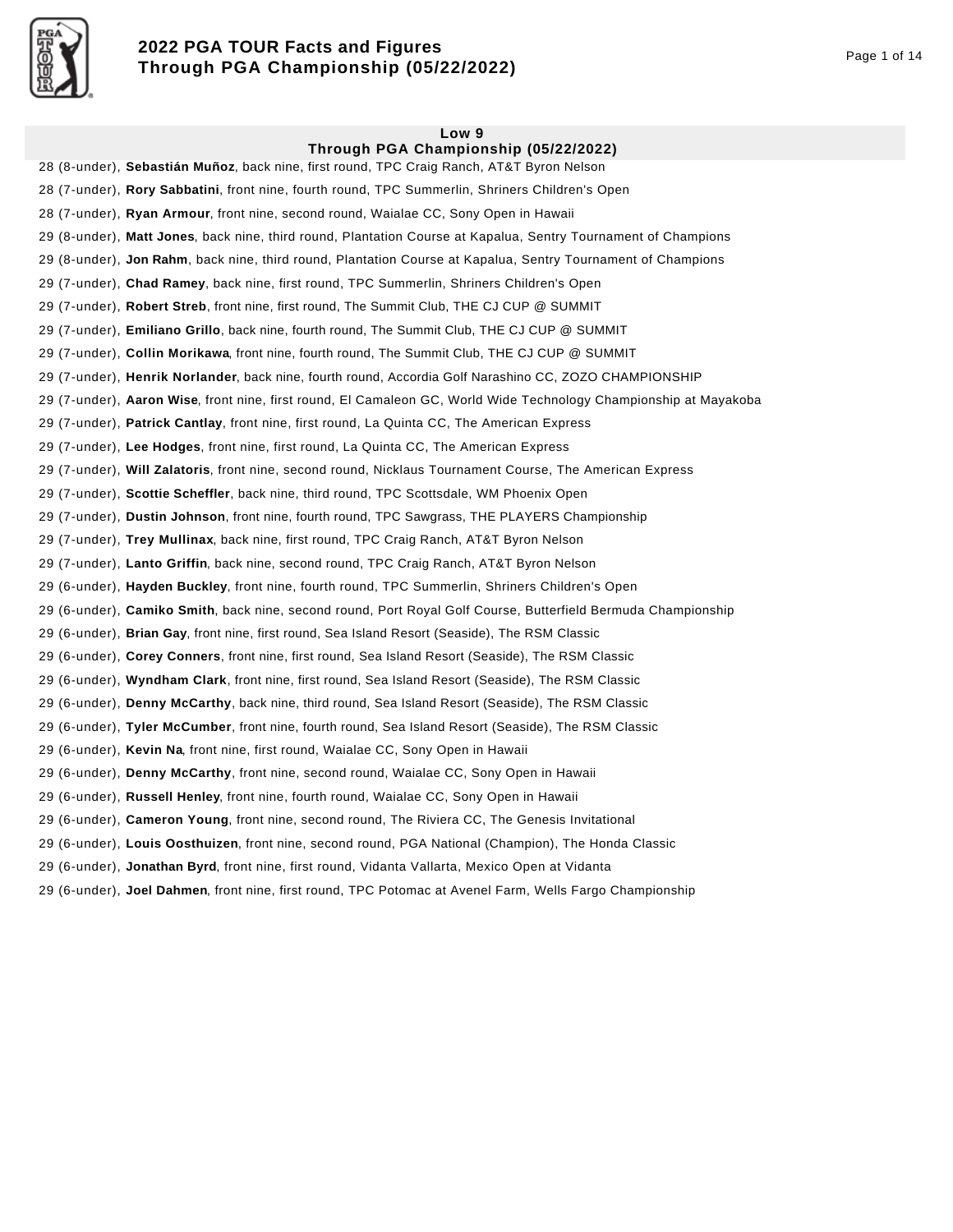

# **2022 PGA TOUR Facts and Figures Through PGA Championship (05/22/2022)** Page 2 of 14

# **Low 18 Through PGA Championship (05/22/2022)**  60 (12-under), **Sebastián Muñoz**, first round, TPC Craig Ranch, AT&T Byron Nelson 60 (10-under), **Sebastián Muñoz**, first round, Sea Island Resort (Seaside), The RSM Classic 60 (10-under), **Tyler McCumber**, fourth round, Sea Island Resort (Seaside), The RSM Classic 61 (12-under), **Justin Thomas**, third round, Plantation Course at Kapalua, Sentry Tournament of Champions 61 (12-under), **Jon Rahm**, third round, Plantation Course at Kapalua, Sentry Tournament of Champions 61 (12-under), **Matt Jones**, fourth round, Plantation Course at Kapalua, Sentry Tournament of Champions 61 (11-under), **Will Zalatoris**, second round, CC of Jackson, Sanderson Farms Championship 61 (11-under), **Robert Streb**, first round, The Summit Club, THE CJ CUP @ SUMMIT 61 (11-under), **Emiliano Grillo**, fourth round, The Summit Club, THE CJ CUP @ SUMMIT 61 (11-under), **Will Zalatoris**, second round, Nicklaus Tournament Course, The American Express

61 (11-under), **James Hahn**, third round, TPC Craig Ranch, AT&T Byron Nelson

61 (11-under), **Xander Schauffele**, fourth round, TPC Craig Ranch, AT&T Byron Nelson

61 (10-under), **Sung Kang**, first round, TPC Summerlin, Shriners Children's Open

61 (10-under), **Taylor Pendrith**, second round, Port Royal Golf Course, Butterfield Bermuda Championship

61 (10-under), **Matthew Wolff**, first round, El Camaleon GC, World Wide Technology Championship at Mayakoba

61 (10-under), **Matthew NeSmith**, second round, Innisbrook Resort (Copperhead), Valspar Championship

61 (9-under), **Zach Johnson**, first round, Sea Island Resort (Seaside), The RSM Classic

61 (9-under), **Kevin Na**, first round, Waialae CC, Sony Open in Hawaii

## **Low First 18 Through PGA Championship (05/22/2022)**

60 (12-under), **Sebastián Muñoz**, AT&T Byron Nelson

60 (10-under), **Sebastián Muñoz**, The RSM Classic

61 (11-under), **Robert Streb**, THE CJ CUP @ SUMMIT

61 (10-under), **Sung Kang**, Shriners Children's Open

61 (10-under), **Matthew Wolff**, World Wide Technology Championship at Mayakoba

61 (9-under), **Zach Johnson**, The RSM Classic

61 (9-under), **Kevin Na**, Sony Open in Hawaii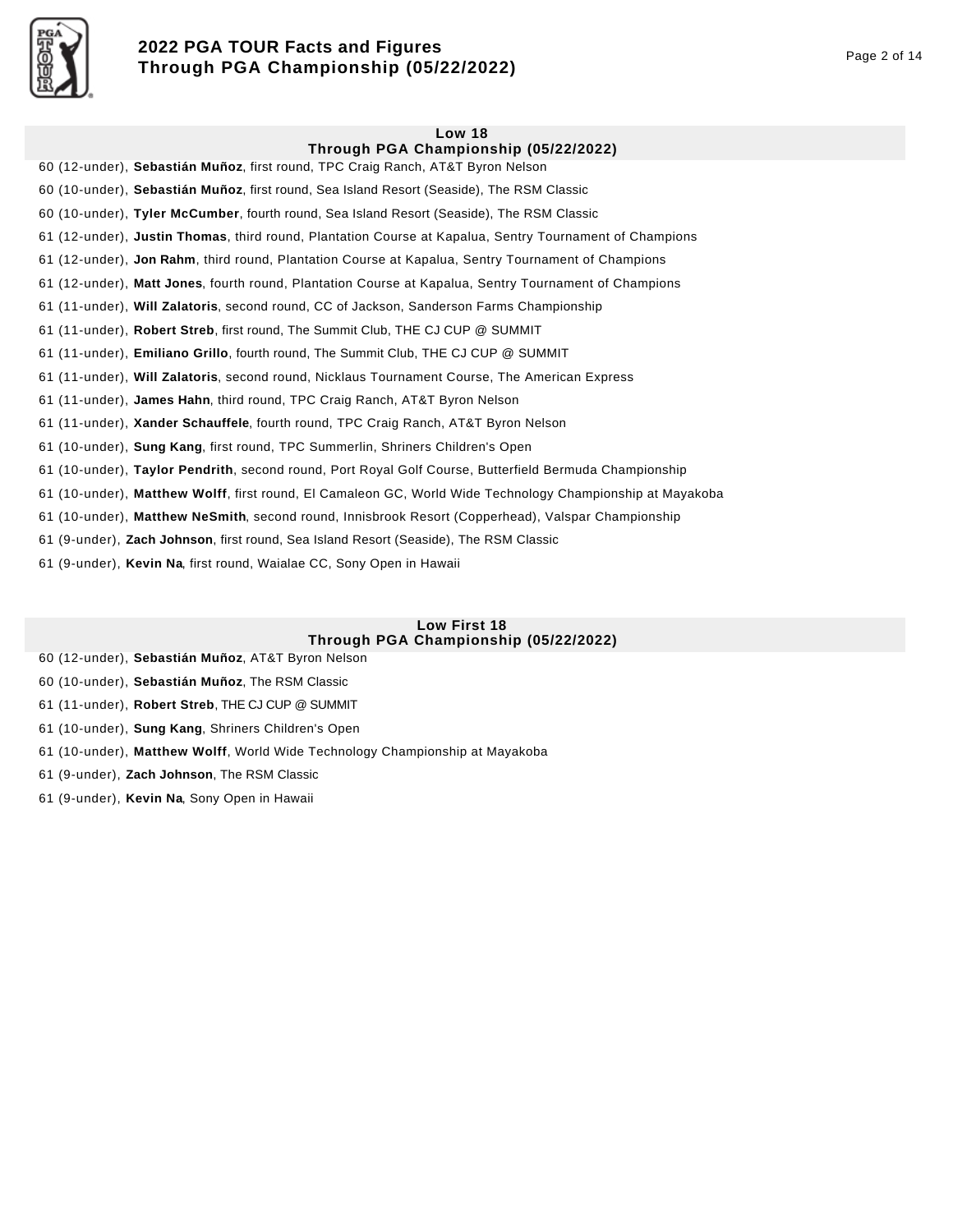

# **2022 PGA TOUR Facts and Figures Through PGA Championship (05/22/2022)** Page 3 of 14

#### **Low First 36 Through PGA Championship (05/22/2022)**

125 (15-under), **Russell Henley**, (62-63), Sony Open in Hawaii 126 (18-under), **Keith Mitchell**, (62-64), THE CJ CUP @ SUMMIT 126 (16-under), **Joaquin Niemann**, (63-63), The Genesis Invitational 128 (16-under), **Seamus Power**, (64-64), AT&T Pebble Beach Pro-Am 128 (14-under), **Sungjae Im**, (63-65), Shriners Children's Open 128 (14-under), **Chad Ramey**, (63-65), Shriners Children's Open 128 (14-under), **Cameron Young**, (66-62), The Genesis Invitational 128 (14-under), **Matthew NeSmith**, (67-61), Valspar Championship

128 (12-under), **Haotong Li**, (63-65), Sony Open in Hawaii

#### **Low 36 (Any Rounds) Through PGA Championship (05/22/2022)**

123 (23-under), **Matt Jones**, (62-61), third and fourth rounds, Sentry Tournament of Champions 125 (15-under), **Russell Henley**, (62-63), first and second rounds, Sony Open in Hawaii 126 (20-under), **Justin Thomas**, (61-65), third and fourth rounds, Sentry Tournament of Champions 126 (18-under), **Keith Mitchell**, (62-64), first and second rounds, THE CJ CUP @ SUMMIT 126 (18-under), **Xander Schauffele**, (65-61), third and fourth rounds, AT&T Byron Nelson 126 (16-under), **Taylor Pendrith**, (61-65), second and third rounds, Butterfield Bermuda Championship 126 (16-under), **Joaquin Niemann**, (63-63), first and second rounds, The Genesis Invitational 126 (14-under), **Hideki Matsuyama**, (63-63), third and fourth rounds, Sony Open in Hawaii

## **Low First 54 Through PGA Championship (05/22/2022)**

192 (18-under), **Russell Henley**, (62-63-67), Sony Open in Hawaii 193 (26-under), **Cameron Smith**, (65-64-64), Sentry Tournament of Champions 193 (26-under), **Jon Rahm**, (66-66-61), Sentry Tournament of Champions 194 (19-under), **Viktor Hovland**, (67-65-62), World Wide Technology Championship at Mayakoba 194 (19-under), **Joaquin Niemann**, (63-63-68), The Genesis Invitational 194 (16-under), **Hideki Matsuyama**, (66-65-63), Sony Open in Hawaii

## **Low 54 (Any Rounds) Through PGA Championship (05/22/2022)**

190 (29-under), **Matt Jones**, (67-62-61), second through fourth rounds, Sentry Tournament of Champions 191 (19-under), **Hideki Matsuyama**, (65-63-63), second through fourth rounds, Sony Open in Hawaii 192 (18-under), **Russell Henley**, (62-63-67), first through third rounds, Sony Open in Hawaii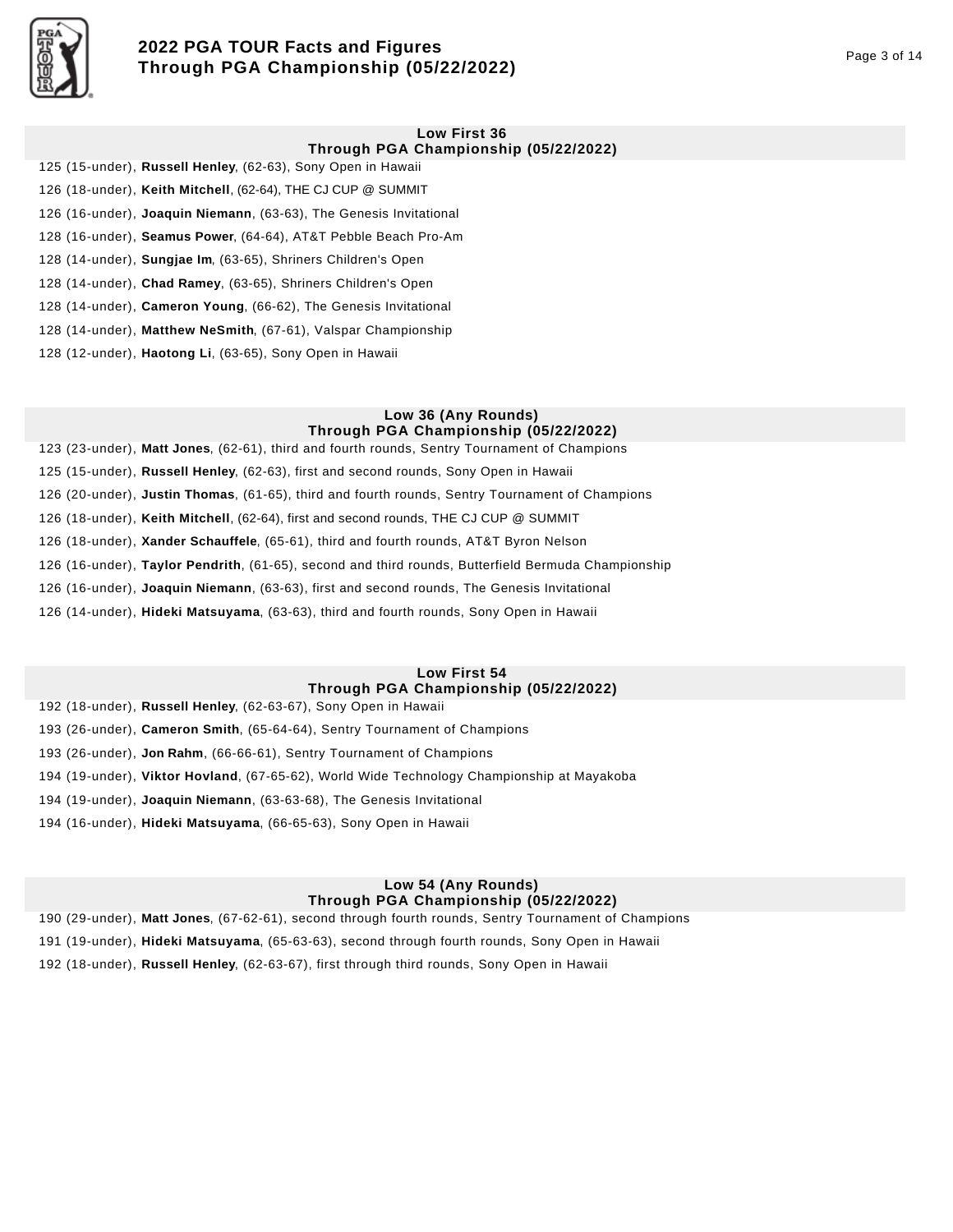

# **2022 PGA TOUR Facts and Figures Through PGA Championship (05/22/2022)** Page 4 of 14

### **Low First 72**

## **Through PGA Championship (05/22/2022)**

257 (23-under), **Russell Henley**, (62-63-67-65), Sony Open in Hawaii 257 (23-under), **Hideki Matsuyama**, (66-65-63-63), Sony Open in Hawaii 258 (34-under), **Cameron Smith**, (65-64-64-65), Sentry Tournament of Champions 259 (33-under), **Jon Rahm**, (66-66-61-66), Sentry Tournament of Champions 260 (32-under), **Matt Jones**, (70-67-62-61), Sentry Tournament of Champions 260 (24-under), **Sungjae Im**, (63-65-70-62), Shriners Children's Open 260 (22-under), **Talor Gooch**, (64-65-67-64), The RSM Classic

### **High 72 (Winning Score) Through PGA Championship (05/22/2022)**

283 (5-under), **Scottie Scheffler**, (70-73-68-72), Arnold Palmer Invitational presented by Mastercard

278 (10-under), **Scottie Scheffler**, (69-67-71-71), Masters Tournament

275 (5-under), **Justin Thomas**, (67-67-74-67), PGA Championship

275 (13-under), **Cameron Smith**, (69-71-69-66), THE PLAYERS Championship

275 (13-under), **J.J. Spaun**, (67-70-69-69), Valero Texas Open

273 (15-under), **Luke List**, (67-68-72-66), Farmers Insurance Open

### **Largest Winning Margin Through PGA Championship (05/22/2022)**

6 strokes, **Ryan Brehm**, Puerto Rico Open

5 strokes, **Hideki Matsuyama**, ZOZO CHAMPIONSHIP

4 strokes, **Sungjae Im**, Shriners Children's Open

4 strokes, **Viktor Hovland**, World Wide Technology Championship at Mayakoba

3 strokes, **Talor Gooch**, The RSM Classic

3 strokes, **Scottie Scheffler**, Masters Tournament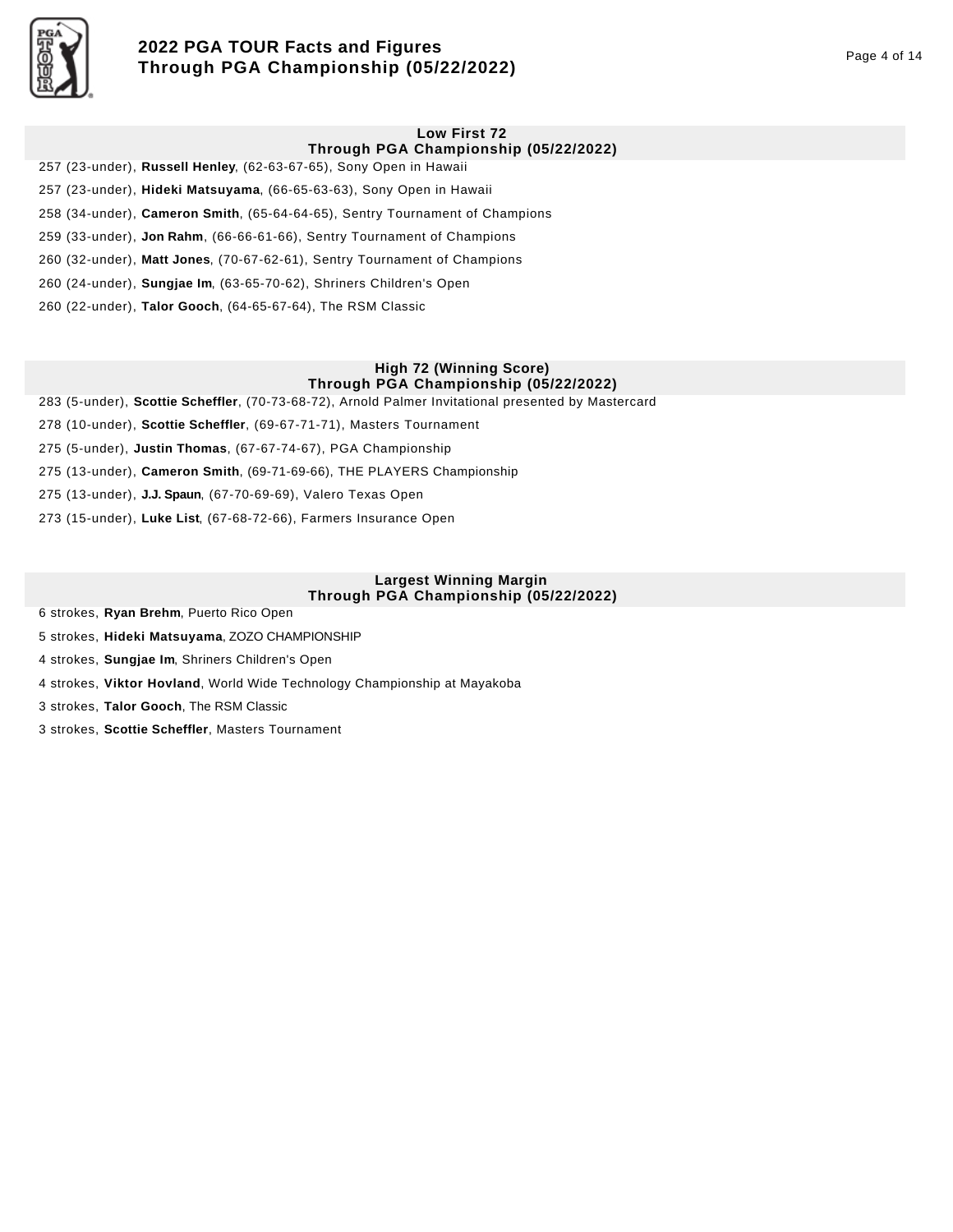

# **2022 PGA TOUR Facts and Figures Through PGA Championship (05/22/2022)** Page 5 of 14

### **Low Start By a Winner Through PGA Championship (05/22/2022)**

- 63 (9-under), **Tom Hoge**, AT&T Pebble Beach Pro-Am
- 63 (8-under), **Sungjae Im**, Shriners Children's Open
- 63 (8-under), **Joaquin Niemann**, The Genesis Invitational
- 64 (8-under), **Talor Gooch**, The RSM Classic
- 64 (8-under), **K.H. Lee**, AT&T Byron Nelson
- 64 (7-under), **Sam Burns**, Valspar Championship
- 64 (7-under), **Jon Rahm**, Mexico Open at Vidanta
- 64 (6-under), **Hideki Matsuyama**, ZOZO CHAMPIONSHIP
- 65 (8-under), **Cameron Smith**, Sentry Tournament of Champions

#### **High Start By a Winner Through PGA Championship (05/22/2022)**

- 71 (1-over), **Sepp Straka**, The Honda Classic
- 70 (1-under), **Lucas Herbert**, Butterfield Bermuda Championship
- 70 (2-under), **Hudson Swafford**, The American Express
- 70 (2-under), **Scottie Scheffler**, Arnold Palmer Invitational presented by Mastercard
- 70 (2-under), **Chad Ramey**, Corales Puntacana Championship
- 69 (2-under), **Jordan Spieth**, RBC Heritage
- 69 (3-under), **Cameron Smith**, THE PLAYERS Championship
- 69 (3-under), **Scottie Scheffler**, Masters Tournament

### **Low Finish By a Winner Through PGA Championship (05/22/2022)**

- 62 (9-under), **Sungjae Im**, Shriners Children's Open
- 63 (9-under), **K.H. Lee**, AT&T Byron Nelson
- 63 (7-under), **Hideki Matsuyama**, Sony Open in Hawaii
- 64 (8-under), **Hudson Swafford**, The American Express
- 64 (6-under), **Talor Gooch**, The RSM Classic

## **High Finish By a Winner Through PGA Championship (05/22/2022)**

72 (even-par), **Scottie Scheffler**, Arnold Palmer Invitational presented by Mastercard

71 (even-par), **Joaquin Niemann**, The Genesis Invitational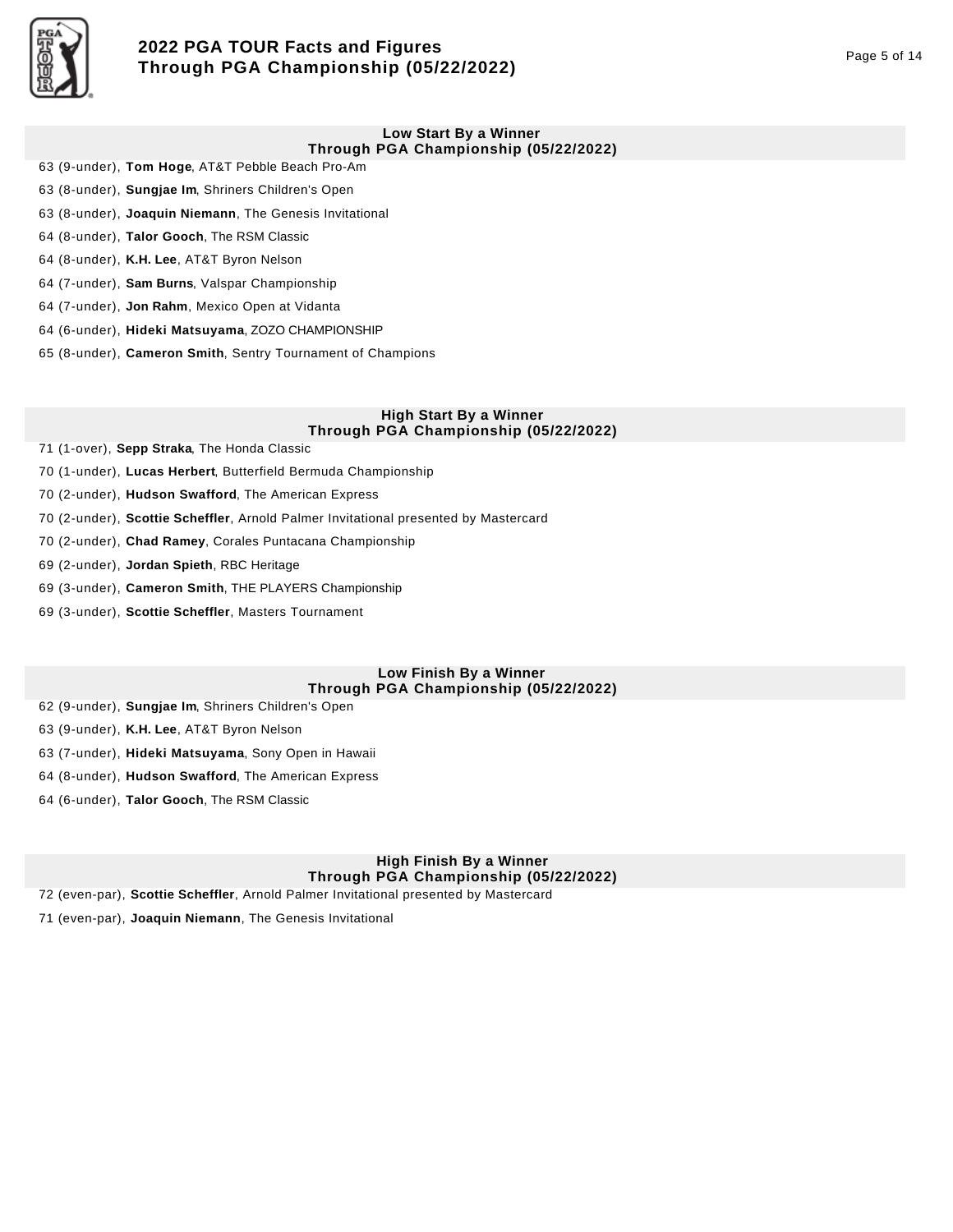

# **2022 PGA TOUR Facts and Figures Through PGA Championship (05/22/2022)** Page 6 of 14

#### **Largest 18-Hole Lead Through PGA Championship (05/22/2022)**

4 strokes, **Sebastián Muñoz**, AT&T Byron Nelson

3 strokes, **Sebastián Muñoz**, The RSM Classic

3 strokes, **Joaquin Niemann**, The Genesis Invitational

**Largest 36-Hole Lead Through PGA Championship (05/22/2022)** 

5 strokes, **Keith Mitchell**, THE CJ CUP @ SUMMIT

5 strokes, **Scottie Scheffler**, Masters Tournament

4 strokes, **Seamus Power**, AT&T Pebble Beach Pro-Am

### **Largest 54-Hole Lead Through PGA Championship (05/22/2022)**

- 5 strokes, **Daniel Berger**, The Honda Classic
- 3 strokes, **Taylor Pendrith**, Butterfield Bermuda Championship

3 strokes, **Talor Gooch**, The RSM Classic

- 3 strokes, **Joaquin Niemann**, The Genesis Invitational
- 3 strokes, **Ryan Brehm**, Puerto Rico Open
- 3 strokes, **Scottie Scheffler**, Masters Tournament
- 3 strokes, **Mito Pereira**, PGA Championship
- 2 strokes, **Rickie Fowler**, THE CJ CUP @ SUMMIT
- 2 strokes, **Viktor Hovland**, World Wide Technology Championship at Mayakoba
- 2 strokes, **Russell Henley**, Sony Open in Hawaii
- 2 strokes, **Davis Riley**, Valspar Championship
- 2 strokes, **Ben Martin**, Corales Puntacana Championship
- 2 strokes, **Jon Rahm**, Mexico Open at Vidanta
- 2 strokes, **Keegan Bradley**, Wells Fargo Championship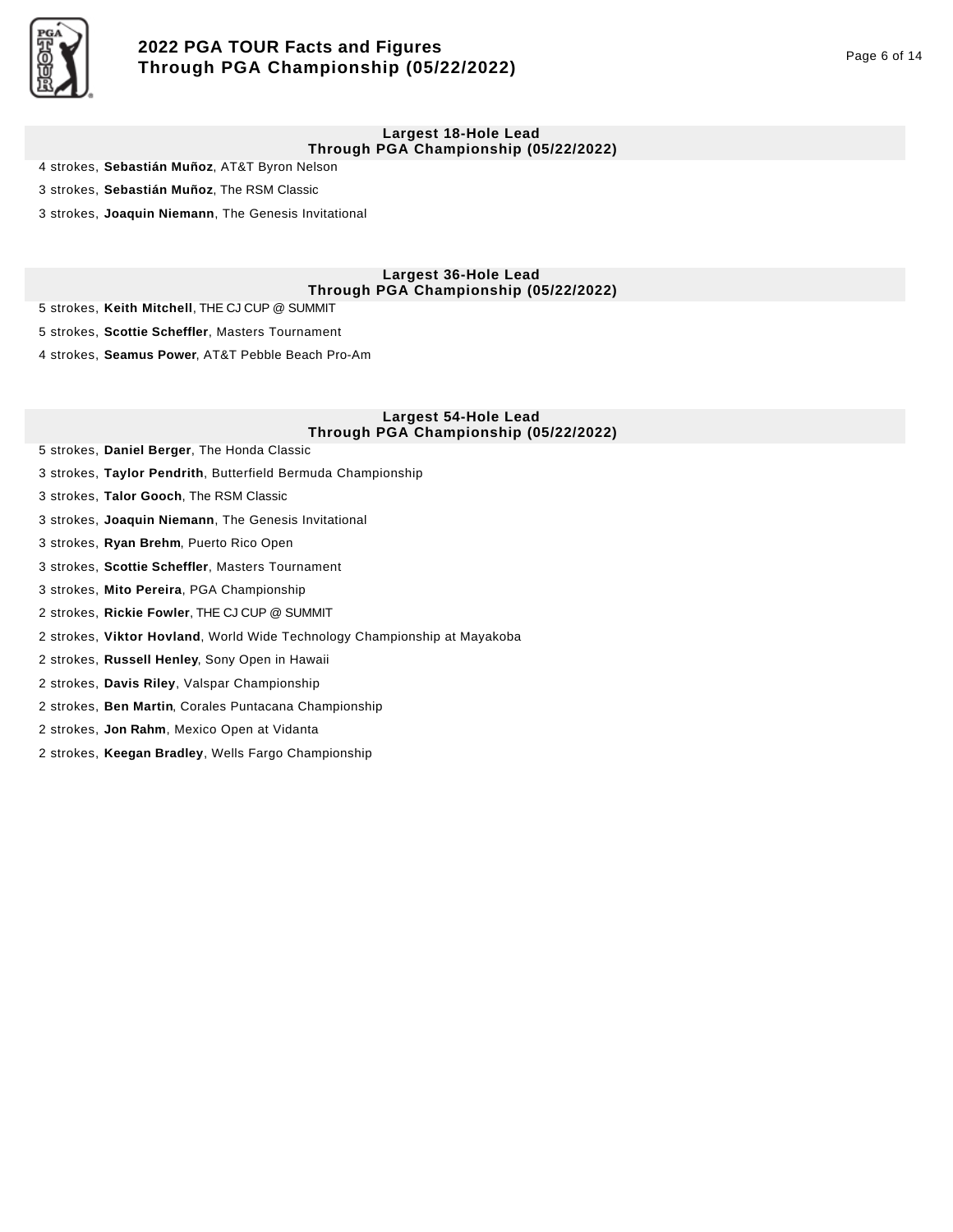

# **2022 PGA TOUR Facts and Figures Through PGA Championship (05/22/2022)** Page 7 of 14

#### **Low 36-Hole Cut Through PGA Championship (05/22/2022)**

- 5-under, 139, Sanderson Farms Championship 5-under, 137, Shriners Children's Open 5-under, 135, Sony Open in Hawaii 5-under, 139, AT&T Byron Nelson 4-under, 138, World Wide Technology Championship at Mayakoba 4-under, 138, The RSM Classic 3-under, 141, Fortinet Championship
- 3-under, 141, Farmers Insurance Open
- 3-under, 139, Valspar Championship

#### **High 36-Hole Cut Through PGA Championship (05/22/2022)**

- 4-over, 148, Masters Tournament
- 4-over, 144, PGA Championship
- 3-over, 147, Arnold Palmer Invitational presented by Mastercard
- 2-over, 142, The Honda Classic
- 2-over, 146, THE PLAYERS Championship

### **Fewest to Make 36-Hole Cut Through PGA Championship (05/22/2022)**

- 52, Masters Tournament
- 65, Sony Open in Hawaii
- 65, Corales Puntacana Championship
- 65, Wells Fargo Championship
- 67, Hewlett Packard Enterprise Houston Open
- 67, WM Phoenix Open
- 68, Sanderson Farms Championship
- 70, Fortinet Championship

### **Most to Make 36-Hole Cut Through PGA Championship (05/22/2022)**

- 84, AT&T Byron Nelson
- 79, Farmers Insurance Open
- 79, PGA Championship
- 78, Arnold Palmer Invitational presented by Mastercard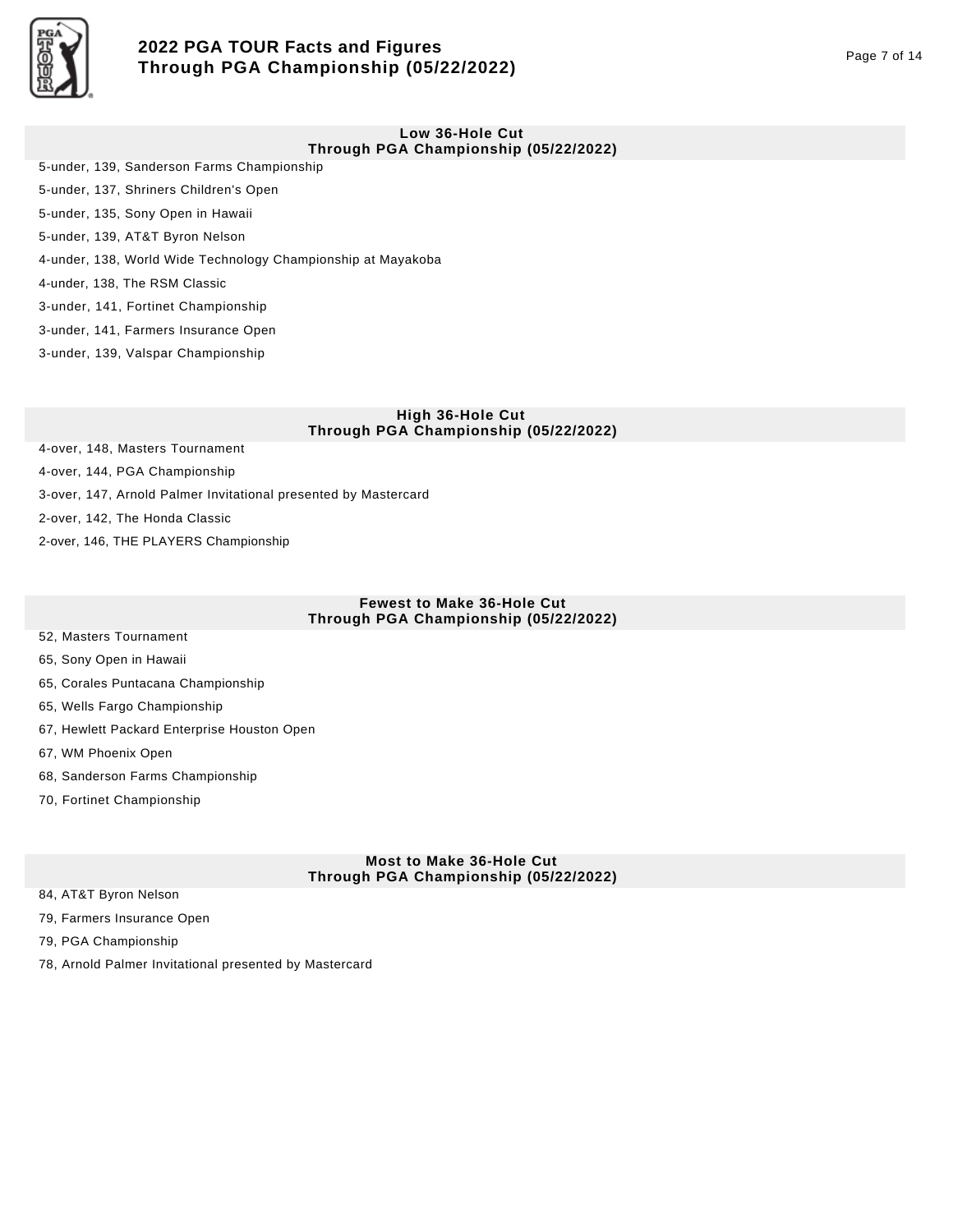

#### **Most Tied for Lead, 18 Holes Through PGA Championship (05/22/2022)**

6, Mexico Open at Vidanta

5, Hewlett Packard Enterprise Houston Open

**Most Tied for Lead, 36 Holes Through PGA Championship (05/22/2022)** 

- 3, Sanderson Farms Championship
- 3, Farmers Insurance Open
- 3, AT&T Byron Nelson
- 2, Shriners Children's Open
- 2, THE PLAYERS Championship

**Most Tied for Lead, 54 Holes Through PGA Championship (05/22/2022)** 

- 4, Valero Texas Open
- 3, AT&T Pebble Beach Pro-Am

**Most Consecutive Events in the Money Through PGA Championship (05/22/2022)** 

21, **Justin Thomas**

**Most Consecutive Years with Win Through PGA Championship (05/22/2022)** 

7, **Justin Thomas** (2016 -2022)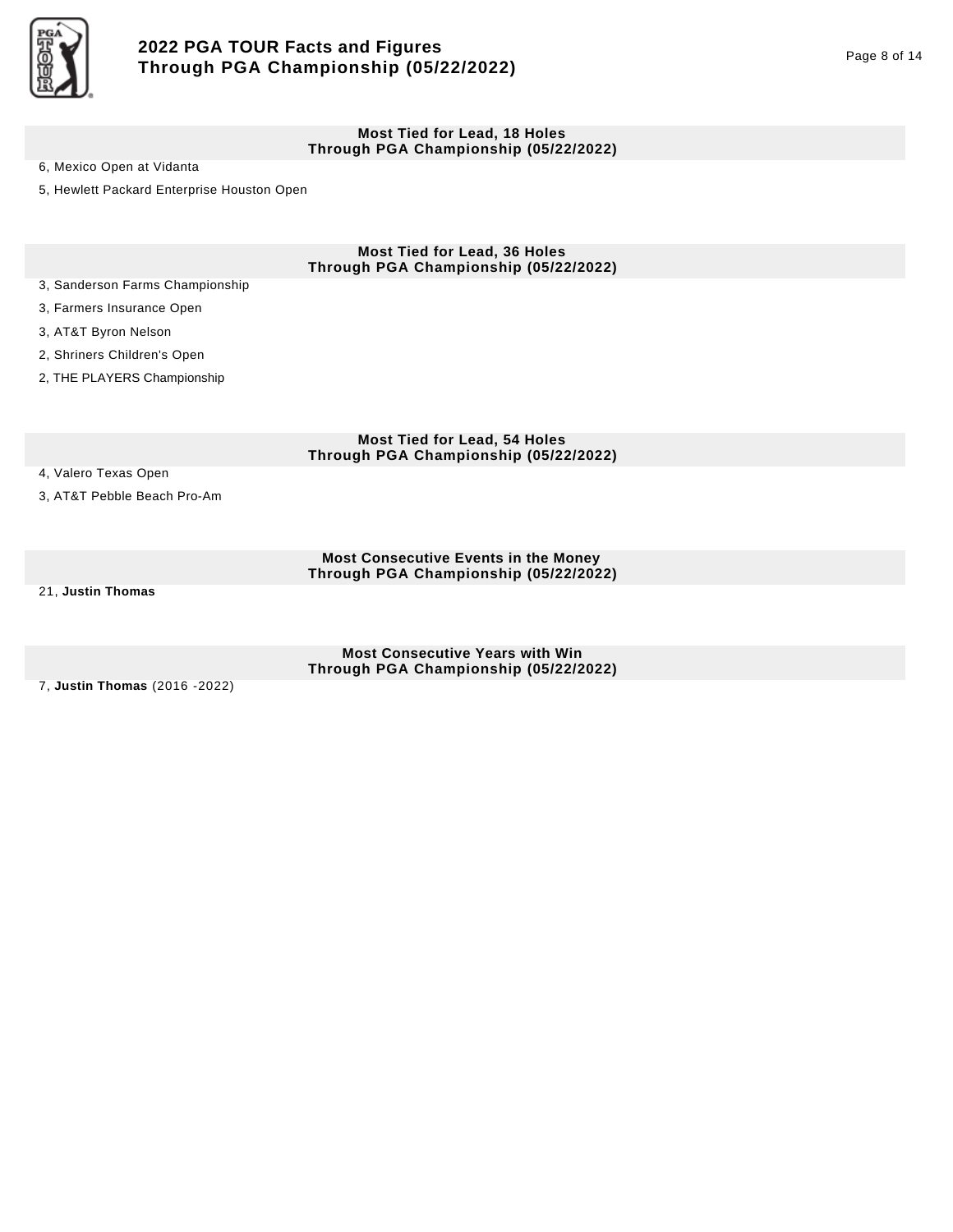

# **2022 PGA TOUR Facts and Figures Through PGA Championship (05/22/2022)** Page 9 of 14

## **Holes-In-One**

**Through PGA Championship (05/22/2022) Si Woo Kim**, (No. 7/fourth round/CC of Jackson) Sanderson Farms Championship **Hayden Buckley**, (No. 17/first round/TPC Summerlin) Shriners Children's Open **Chris Kirk**, (No. 10/first round/El Camaleon GC) World Wide Technology Championship at Mayakoba **John Huh**, (No. 8/first round/El Camaleon GC) World Wide Technology Championship at Mayakoba **Matthew Wolff**, (No. 9/fourth round/Memorial Park Golf Course) Hewlett Packard Enterprise Houston Open **Taylor Moore**, (No. 17/second round/Sea Island Resort (Seaside)) The RSM Classic **Jim Furyk**, (No. 17/first round/Waialae CC) Sony Open in Hawaii **Harry Higgs**, (No. 15/first round/La Quinta CC) The American Express **Patton Kizzire**, (No. 4/fourth round/Pete Dye Stadium Course) The American Express **Maverick McNealy**, (No. 8/third round/Torrey Pines (South)) Farmers Insurance Open **Sam Ryder**, (No. 16/third round/TPC Scottsdale) WM Phoenix Open **Carlos Ortiz**, (No. 16/fourth round/TPC Scottsdale) WM Phoenix Open **Max Homa**, (No. 14/third round/Bay Hill Club & Lodge) Arnold Palmer Invitational presented by Mastercard **Shane Lowry**, (No. 17/third round/TPC Sawgrass) THE PLAYERS Championship **Viktor Hovland**, (No. 8/third round/TPC Sawgrass) THE PLAYERS Championship **Stewart Cink**, (No. 16/second round/Augusta National GC) Masters Tournament **Corey Conners**, (No. 7/first round/Harbour Town Golf Links) RBC Heritage **Scott Gutschewski**, (No. 5/first round/Vidanta Vallarta) Mexico Open at Vidanta **Kiradech Aphibarnrat**, (No. 5/first round/Vidanta Vallarta) Mexico Open at Vidanta **Marc Leishman**, (No. 15/fourth round/TPC Craig Ranch) AT&T Byron Nelson **Justin Lower**, (No. 17/fourth round/TPC Craig Ranch) AT&T Byron Nelson

### **Double Eagles Through PGA Championship (05/22/2022)**

**Abraham Ancer**, (No. 14/second round/The Summit Club) THE CJ CUP @ SUMMIT **Russell Henley**, (No. 11/fourth round/TPC Sawgrass) THE PLAYERS Championship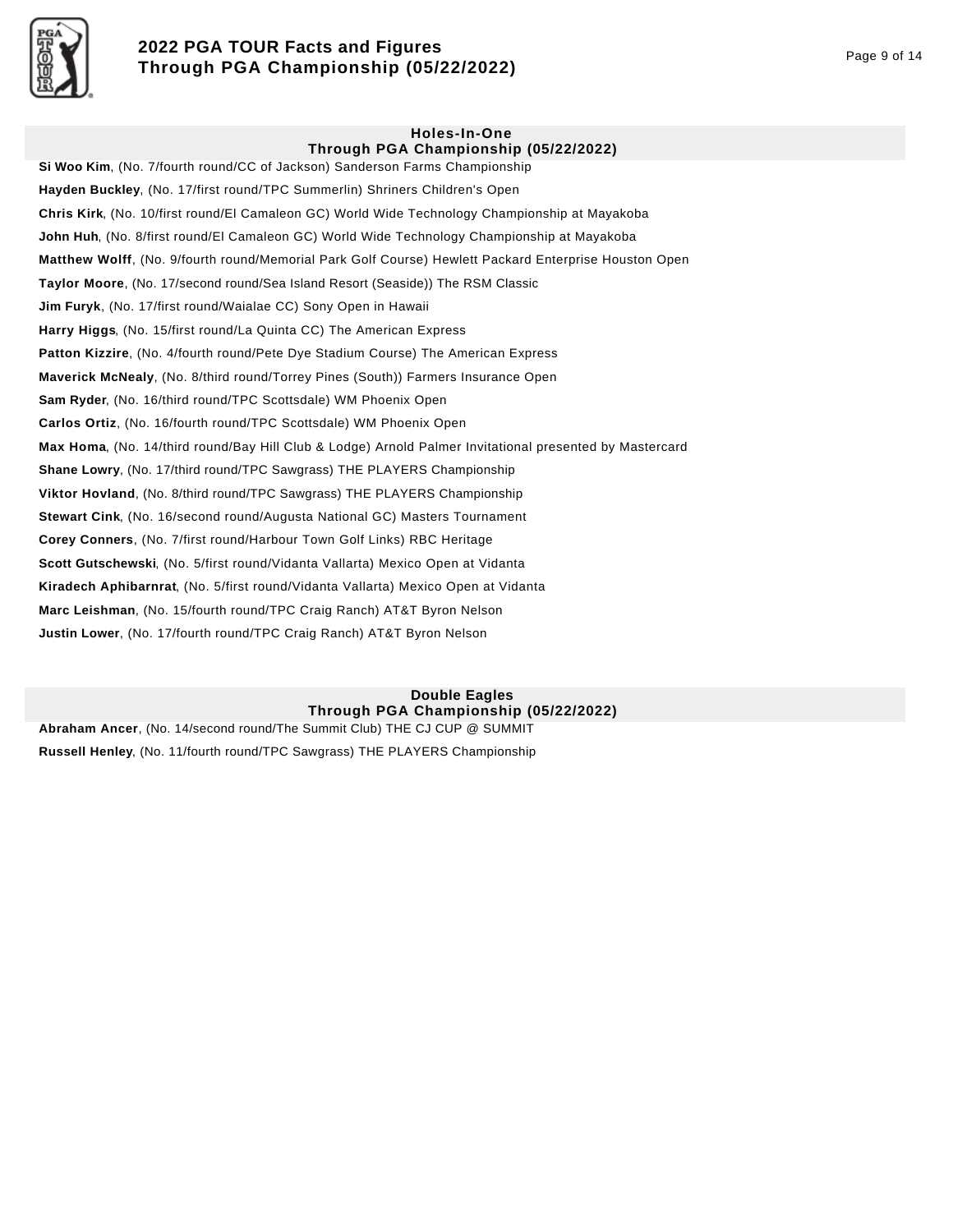

# **2022 PGA TOUR Facts and Figures Through PGA Championship (05/22/2022)** Page 10 of 14

#### **Two Eagles in One Round Through PGA Championship (05/22/2022)**

**Cameron Tringale**, (No. 5,No. 14/third round/CC of Jackson) Sanderson Farms Championship **Luke List**, (No. 3,No. 14/fourth round/CC of Jackson) Sanderson Farms Championship **Cameron Tringale**, (No. 13,No. 16/fourth round/TPC Summerlin) Shriners Children's Open **Adam Scott**, (No. 14,No. 18/second round/The Summit Club) THE CJ CUP @ SUMMIT **Carlos Ortiz**, (No. 3,No. 18/second round/The Summit Club) THE CJ CUP @ SUMMIT **Hanbyeol Kim**, (No. 6,No. 18/second round/The Summit Club) THE CJ CUP @ SUMMIT **Stewart Cink**, (No. 6,No. 18/third round/The Summit Club) THE CJ CUP @ SUMMIT **Matt Jones**, (No. 6,No. 14/fourth round/The Summit Club) THE CJ CUP @ SUMMIT **Dustin Johnson**, (No. 3,No. 6/fourth round/The Summit Club) THE CJ CUP @ SUMMIT **Emiliano Grillo**, (No. 14,No. 18/fourth round/The Summit Club) THE CJ CUP @ SUMMIT **Tommy Fleetwood**, (No. 18,No. 6/first round/Accordia Golf Narashino CC) ZOZO CHAMPIONSHIP **Hideki Matsuyama**, (No. 6,No. 18/fourth round/Accordia Golf Narashino CC) ZOZO CHAMPIONSHIP **Daniel Chopra**, (No. 7,No. 17/second round/Port Royal Golf Course) Butterfield Bermuda Championship **Chris Kirk**, (No. 10,No. 13/first round/El Camaleon GC) World Wide Technology Championship at Mayakoba **Kevin Tway**, (No. 3,No. 13/second round/Memorial Park Golf Course) Hewlett Packard Enterprise Houston Open **Cameron Smith**, (No. 5,No. 15/first round/Plantation Course at Kapalua) Sentry Tournament of Champions **Seamus Power**, (No. 5,No. 15/second round/Plantation Course at Kapalua) Sentry Tournament of Champions **Matt Jones**, (No. 14,No. 18/third round/Plantation Course at Kapalua) Sentry Tournament of Champions **Justin Thomas**, (No. 5,No. 15/third round/Plantation Course at Kapalua) Sentry Tournament of Champions **Matt Jones**, (No. 13,No. 15/fourth round/Plantation Course at Kapalua) Sentry Tournament of Champions **Russell Henley**, (No. 18,No. 9/second round/Waialae CC) Sony Open in Hawaii **Aaron Rai**, (No. 11,No. 6/first round/La Quinta CC) The American Express **Stephen Stallings Jr.**, (No. 4,No. 7/first round/Nicklaus Tournament Course) The American Express **Scottie Scheffler**, (No. 8,No. 16/third round/Pete Dye Stadium Course) The American Express **Will Zalatoris**, (No. 10,No. 9/second round/Torrey Pines (North)) Farmers Insurance Open **Robert Streb**, (No. 13,No. 18/third round/Torrey Pines (South)) Farmers Insurance Open **Austin Smotherman**, (No. 18,No. 6/first round/Pebble Beach Golf Links) AT&T Pebble Beach Pro-Am **Doc Redman**, (No. 12,No. 16/first round/Monterey Peninsula CC) AT&T Pebble Beach Pro-Am **Nick Hardy**, (No. 2,No. 6/third round/Pebble Beach Golf Links) AT&T Pebble Beach Pro-Am **Louis Oosthuizen**, (No. 13,No. 15/third round/TPC Scottsdale) WM Phoenix Open **Jordan Spieth**, (No. 15,No. 3/third round/TPC Scottsdale) WM Phoenix Open **Carlos Ortiz**, (No. 16,No. 17/fourth round/TPC Scottsdale) WM Phoenix Open **Russell Knox**, (No. 1,No. 11/second round/The Riviera CC) The Genesis Invitational **Harry Higgs**, (No. 11,No. 17/second round/The Riviera CC) The Genesis Invitational **Jhonattan Vegas**, (No. 17,No. 3/third round/The Riviera CC) The Genesis Invitational **Cameron Champ**, (No. 11,No. 17/third round/The Riviera CC) The Genesis Invitational **Lee Hodges**, (No. 11,No. 1/third round/The Riviera CC) The Genesis Invitational **Adam Scott**, (No. 1,No. 17/fourth round/The Riviera CC) The Genesis Invitational **Taylor Pendrith**, (No. 6,No. 16/first round/Bay Hill Club & Lodge) Arnold Palmer Invitational presented by Mastercard **Viktor Hovland**, (No. 2,No. 8/third round/TPC Sawgrass) THE PLAYERS Championship **Russell Henley**, (No. 11,No. 2/fourth round/TPC Sawgrass) THE PLAYERS Championship **Hayden Buckley**, (No. 4,No. 8/fourth round/Corales GC) Corales Puntacana Championship **Sungjae Im**, (No. 1,No. 15/third round/Harbour Town Golf Links) RBC Heritage **Adam Svensson**, (No. 10,No. 15/third round/Harbour Town Golf Links) RBC Heritage **Jordan Spieth**, (No. 2,No. 5/fourth round/Harbour Town Golf Links) RBC Heritage **Mark Hubbard**, (No. 12,No. 14/first round/Vidanta Vallarta) Mexico Open at Vidanta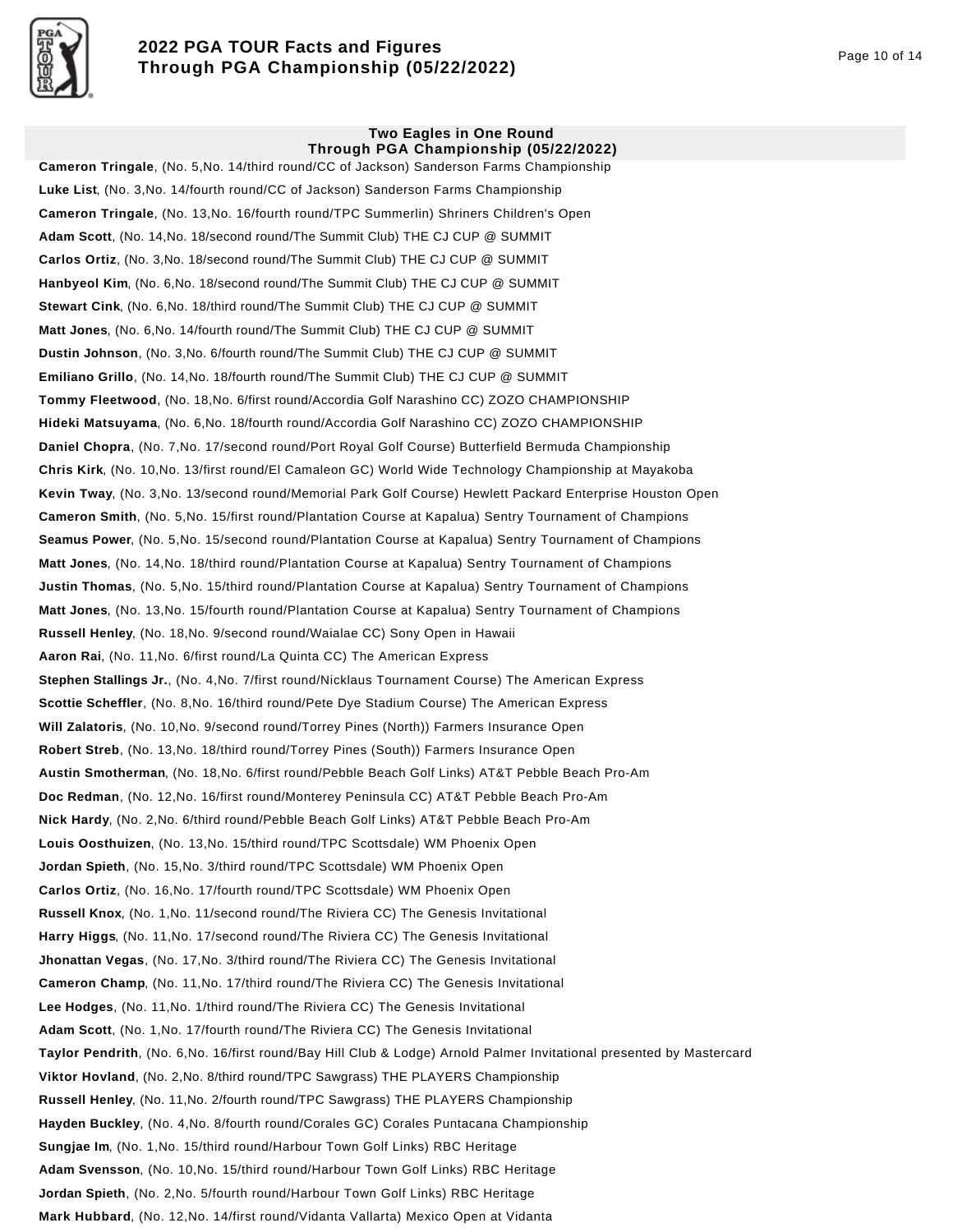

## **2022 PGA TOUR Facts and Figures Through PGA Championship (05/22/2022)** Page 11 of 14

**Stephan Jaeger**, (No. 6,No. 7/third round/Vidanta Vallarta) Mexico Open at Vidanta **Ryan Palmer**, (No. 9,No. 18/first round/TPC Craig Ranch) AT&T Byron Nelson **Scott Gutschewski**, (No. 9,No. 12/first round/TPC Craig Ranch) AT&T Byron Nelson **Scott Stallings**, (No. 5,No. 9/first round/TPC Craig Ranch) AT&T Byron Nelson **Peter Malnati**, (No. 9,No. 13/first round/TPC Craig Ranch) AT&T Byron Nelson **Trey Mullinax**, (No. 12,No. 13/first round/TPC Craig Ranch) AT&T Byron Nelson **Sebastián Muñoz**, (No. 9,No. 12/first round/TPC Craig Ranch) AT&T Byron Nelson **Marc Leishman**, (No. 14,No. 9/second round/TPC Craig Ranch) AT&T Byron Nelson **Patrick Rodgers**, (No. 5,No. 9/second round/TPC Craig Ranch) AT&T Byron Nelson **Cooper Dossey**, (No. 5,No. 12/second round/TPC Craig Ranch) AT&T Byron Nelson **Pat Perez**, (No. 14,No. 6/third round/TPC Craig Ranch) AT&T Byron Nelson **Martin Trainer**, (No. 12,No. 18/third round/TPC Craig Ranch) AT&T Byron Nelson **David Lipsky**, (No. 14,No. 18/third round/TPC Craig Ranch) AT&T Byron Nelson **Stephan Jaeger**, (No. 9,No. 14/third round/TPC Craig Ranch) AT&T Byron Nelson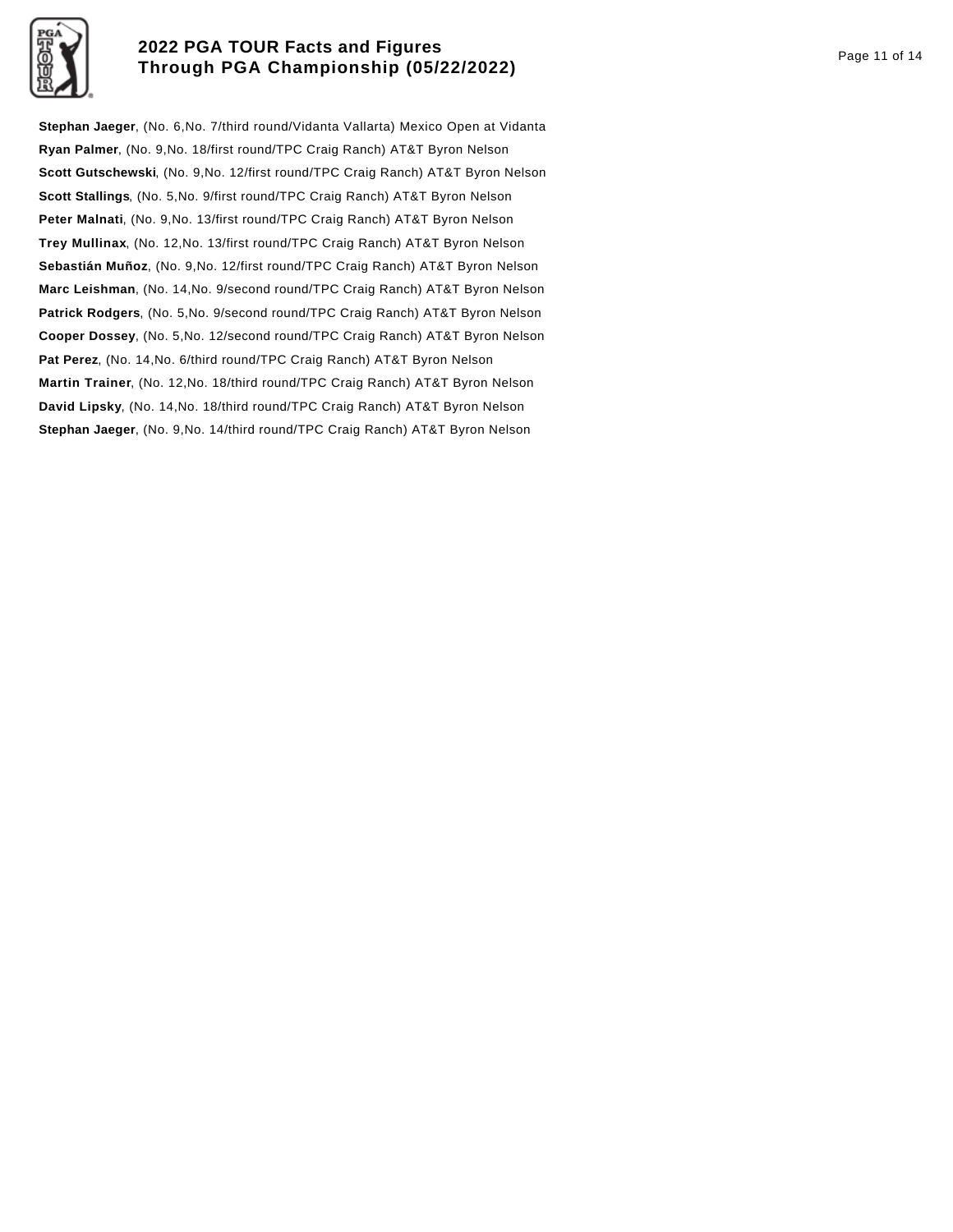

#### **Three Eagles in One Round Through PGA Championship (05/22/2022)**

**Maverick McNealy**, (No. 18,No. 5,No. 9/second round/TPC Craig Ranch) AT&T Byron Nelson

### **Two Aces in One Round Through PGA Championship (05/22/2022)**

## **Back-to-Back Eagles Through PGA Championship (05/22/2022)**

**Carlos Ortiz**, (No. 16,No. 17/fourth round/TPC Scottsdale) WM Phoenix Open **Stephan Jaeger**, (No. 6,No. 7/third round/Vidanta Vallarta) Mexico Open at Vidanta **Trey Mullinax**, (No. 12,No. 13/first round/TPC Craig Ranch) AT&T Byron Nelson

## **Best Birdie Streak Through PGA Championship (05/22/2022)**

8, **Adam Schenk**, (No. 4-11/second round/Torrey Pines (North)) Farmers Insurance Open

7, **Will Zalatoris**, (No. 3- 9/second round/Nicklaus Tournament Course) The American Express

## **Best Birdie/Eagle Streak Through PGA Championship (05/22/2022)**

7-under, **Robert Streb**, (B-B-E-B-B-B/No. 1/first round/The Summit Club) THE CJ CUP @ SUMMIT

7-under, **Maverick McNealy**, (B-E-B-B-B-B/No. 4/fourth round/El Camaleon GC) World Wide Technology Championship at Mayakoba

6-under, **Henrik Norlander**, (B-B-B-B-E/No. 14/fourth round/Accordia Golf Narashino CC) ZOZO CHAMPIONSHIP

6-under, **Vince Whaley**, (E-B-B-B-B/No. 14/first round/Sea Island Resort (Plantation)) The RSM Classic

6-under, **Patrick Cantlay**, (B-B-E-B-B/No. 13/first round/Plantation Course at Kapalua) Sentry Tournament of Champions

6-under, **Justin Thomas**, (B-B-B-E-B/No. 12/third round/Plantation Course at Kapalua) Sentry Tournament of Champions

6-under, **Jon Rahm**, (B-E-B-B-B/No. 14/third round/Plantation Course at Kapalua) Sentry Tournament of Champions

6-under, **Patrick Cantlay**, (B-B-B-E-B/No. 3/first round/La Quinta CC) The American Express

6-under, **Seamus Power**, (B-B-B-B-E/No. 2/third round/La Quinta CC) The American Express

6-under, **Trey Mullinax**, (B-E-E-B/No. 11/first round/TPC Craig Ranch) AT&T Byron Nelson

6-under, **Sebastián Muñoz**, (E-B-B-E/No. 9/first round/TPC Craig Ranch) AT&T Byron Nelson

### **Best Come-From-Behind on Last Day to Win Through PGA Championship (05/22/2022)**

7 strokes, **Justin Thomas**, PGA Championship

5 strokes, **Luke List**, Farmers Insurance Open

5 strokes, **Sepp Straka**, The Honda Classic

4 strokes, **Lucas Herbert**, Butterfield Bermuda Championship

4 strokes, **K.H. Lee**, AT&T Byron Nelson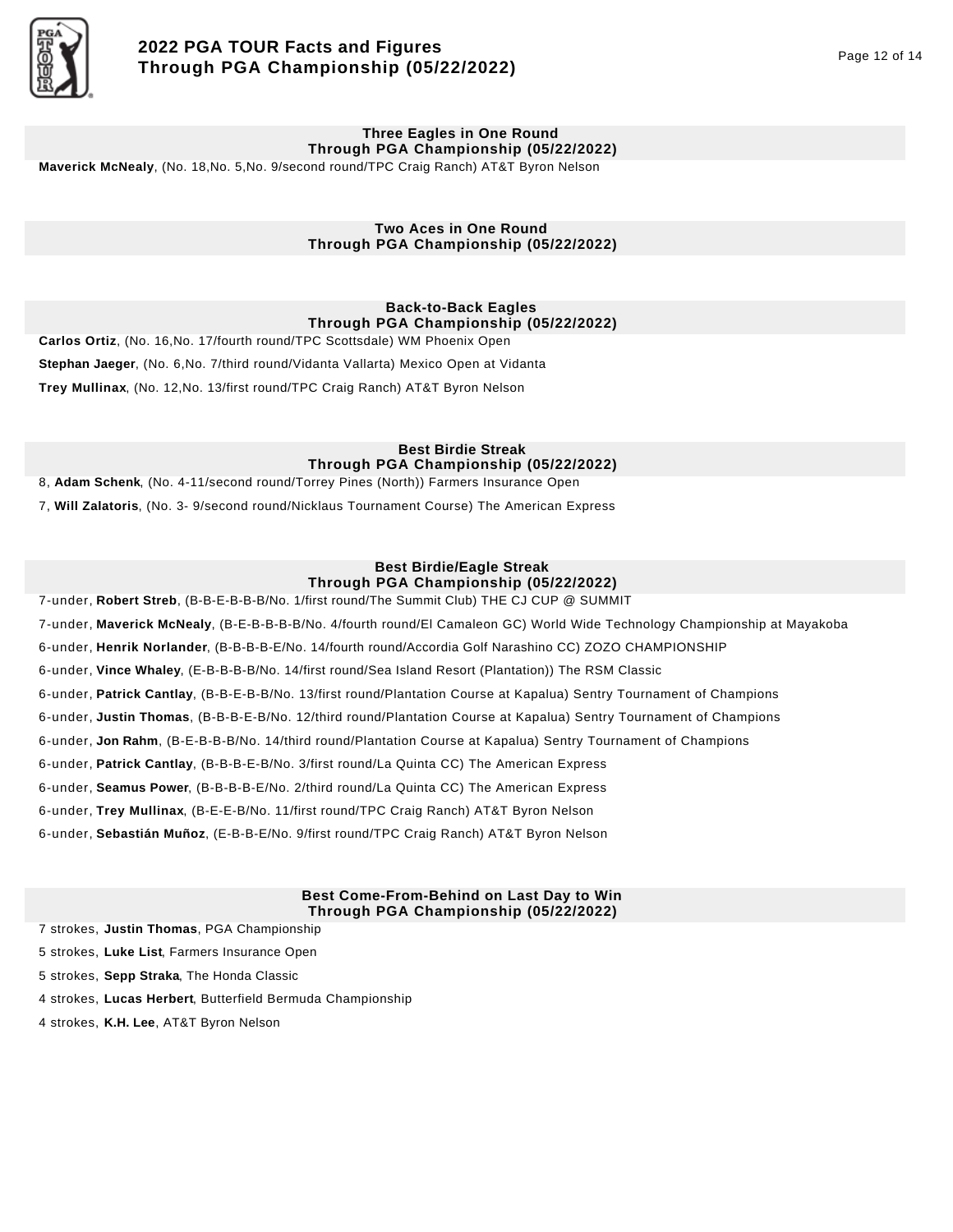

### **Most Consecutive Rounds Par Or Better (Season) Through PGA Championship (05/22/2022)**

34, **Jon Rahm**

### **Most Consecutive Rounds Par Or Better (Current) Through PGA Championship (05/22/2022)**

15, **Brandon Harkins**

## **Multiple Winners Through PGA Championship (05/22/2022)**

4, **Scottie Scheffler**, WM Phoenix Open ,Arnold Palmer Invitational presented by Mastercard ,World Golf Championships-Dell Technologies Match Play ,Masters Tournament

2, **Sam Burns**, Sanderson Farms Championship ,Valspar Championship

2, **Max Homa**, Fortinet Championship ,Wells Fargo Championship

2, **Cameron Smith**, Sentry Tournament of Champions ,THE PLAYERS Championship

2, **Hideki Matsuyama**, ZOZO CHAMPIONSHIP ,Sony Open in Hawaii

### **Wire-to-Wire Winners Through PGA Championship (05/22/2022)**

**Joaquin Niemann**, The Genesis Invitational

**First-Time Winners Through PGA Championship (05/22/2022)** 

**Lucas Herbert**, Butterfield Bermuda Championship

**Talor Gooch**, The RSM Classic

**Luke List**, Farmers Insurance Open

**Tom Hoge**, AT&T Pebble Beach Pro-Am

**Scottie Scheffler**, WM Phoenix Open

**Sepp Straka**, The Honda Classic

**Ryan Brehm**, Puerto Rico Open

**Chad Ramey**, Corales Puntacana Championship

**J.J. Spaun**, Valero Texas Open